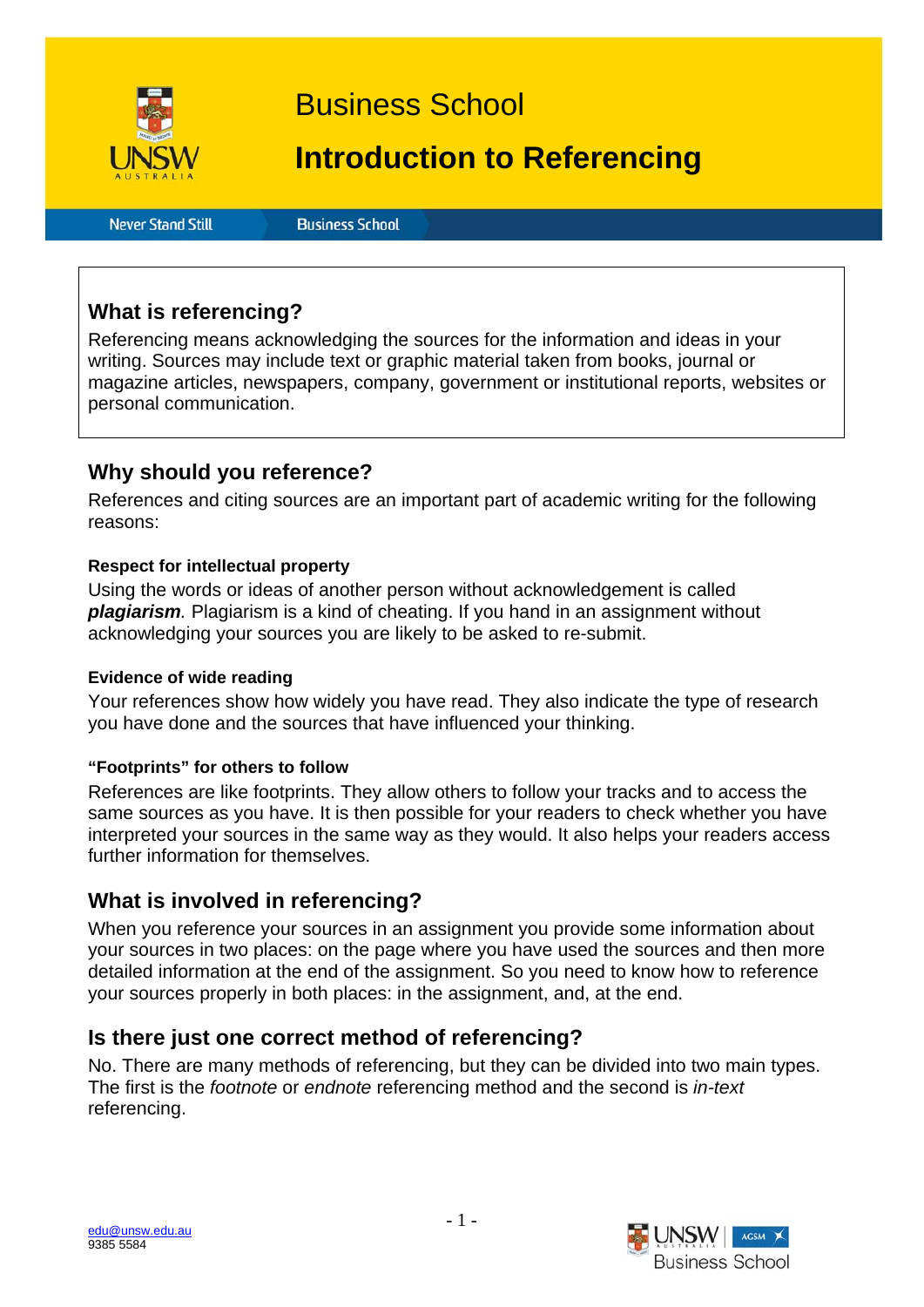# **Which method of referencing does the Business School require?**

*The School of Business Law and Taxation* requires the legal footnote method of referencing. If you are taking courses in this School you will be given information about how to write references using this method. *All other Schools* prefer in-text referencing. There are a number of different styles of in-text referencing. The most common ones are the Harvard style and the APA style. These two styles are very similar, but there are some differences in punctuation.

Many lecturers in the ASB will, in fact, accept any major style of referencing as long as it is used consistently and correctly. However, some lecturers provide very precise instructions on the style of referencing they expect. Make sure that you read course guidelines carefully for any instructions on this. If in doubt, use the Harvard style.

# **Is there still a place for footnotes when using in-text references?**

Yes. Additional information, for example, a long list of statistics, can be put into footnotes at the bottom of a page.

# **How do you write in-text references using the Harvard style?**

You include the author's family name, the year of publication and sometimes the page number in parentheses inside or at the end of a sentence in the text of your assignment e.g. (McCloskey 1981, p. 63).

If the author is part of the grammar of the sentence then the parentheses are around the year and page number only

e.g. McCloskey (1981, p.63) argues that ….. .

If your source is a website and there is no personal author or page number you provide the name of the organization responsible for the site name, and the year of update e.g. (Asian Development Bank 2002)

# **How are your sources written for the list of references using the Harvard style?**

At the end of the assignment you should list all the sources you referred to in your text in alphabetical order according to the first letter of the author's family name. If there is no personal author then you list the source according to the first letter of the name of organisation that produced the report or that owns the web site or of the title of a document if there is no author/owner.

For a book you should provide family name and initial, year of publication, publisher and place of publication as follows:

McCloskey, D. N. 1981, *Enterprise and trade in Victorian Britain: essays in historical economics*, George Allen & Unwin, London.